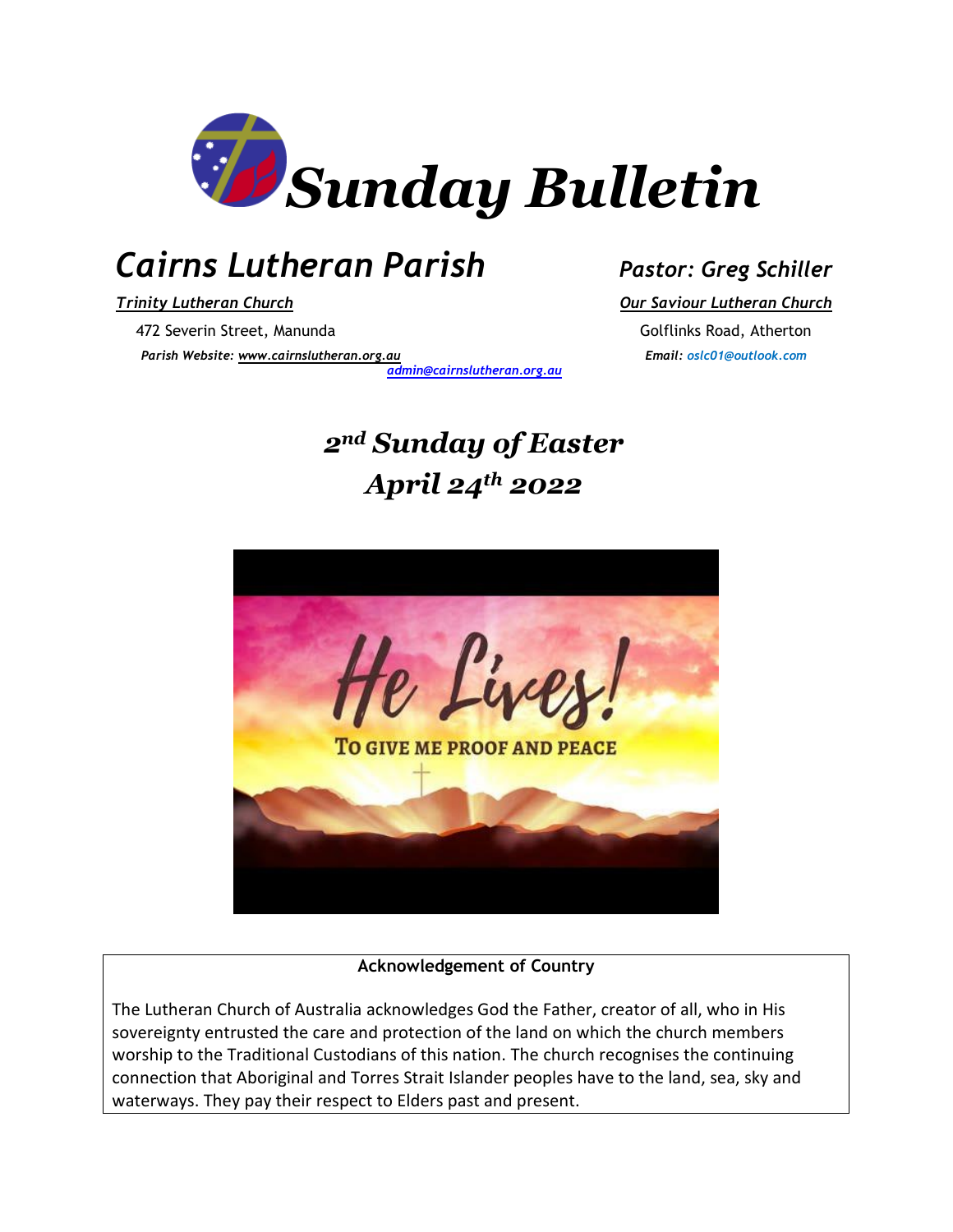

#### *Prayers from the Lutheran*

- Members and leaders of Toowoomba's Cornerstone Parish Qld, which is holding its closing service
- Our nation's servicemen and women and those who have lost loved ones or suffered harm or injury in wars on Anzac Day.
- Ministry to members of the Papua New Guinean diaspora at Trinity Cairns and Pastor Greg Schiller
- Members and leaders of Finke River Mission's Pintupi/Luritja Language Zone in Central Australia
- A commitment to kindness in our churches and communities on International Pay It Forward Day  $(28<sup>th</sup>)$
- Outreach to refugee people in the Ark Salisbury SA and Pastor Joel Cramer
- Those planning and attending today's scheduled Lutheran Women of NSW and ACT Convention at Epping NSW (23rd)

#### *General Prayers*

- Martha Wagim who is recovering at home from her operation
- Ros Bugler who is recovering at home after her operation
- Eddie Haring who is recovering at home, and celebrated his 83<sup>rd</sup> birthday (April 16)
- Theodora Bakx who celebrated her birthday on April 21 and Jamilla Eime who celebrates on April 29.
- Daisuke Kishi and Chai-Fang Hua who will be married on Saturday April 30.

### *Safety of Children*

Please keep the front gate at church closed. It is not being unwelcoming. It is making sure that we care about keeping our children safe

#### *Trinity Sunday Services*

**Radio 89.1 FM** Sundays at 9:00am a service recorded by Pastor Greg is broadcast. You can also access this at the same time on Cairns FM 89.1 on your devices.

**Online services** LCA has services available online from Hahndorf, SA or Toowoomba, Qld at<https://livestream.com/luthworship>

#### *Lenten Donations*

Thank you all for your generous donations to our Lenten Offerings. \$740 was raised and will be equally shared to support the work of Pastor Mick Hauser at Martin Luther Seminary, Lae and MAF-PNG.

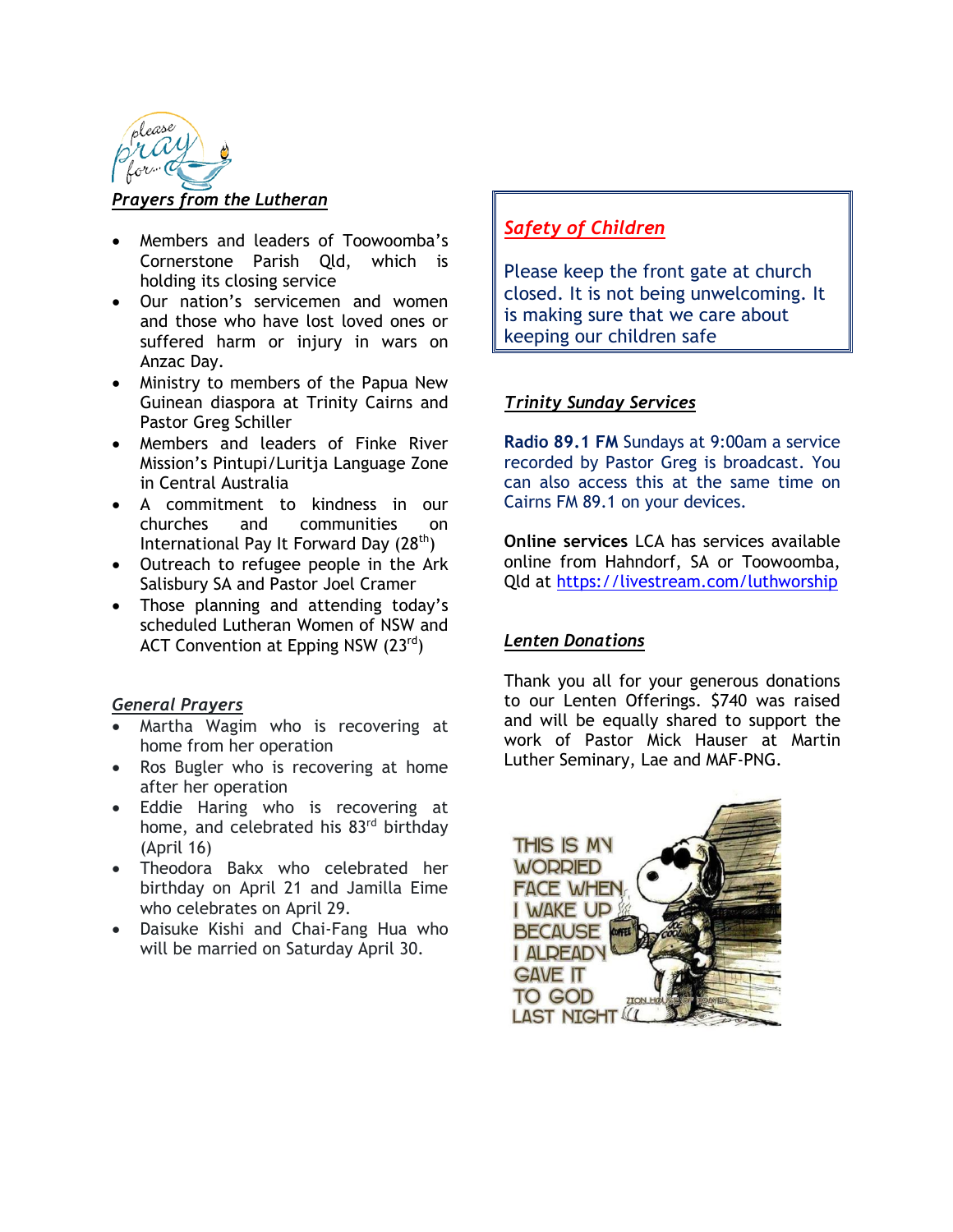#### *Easter Messages from LCAQD Bishop and Assistant Bishops*



## Christ is risen indeed!

We pray that this period of Holy Week has been deeply refreshing for you, however and wherever you were as you gave thanks for the life, death and resurrection of our Lord Jesus Christ. As we continue our Easter journey, we invite you to watch the videos which were produced by LCAQD leaders and published to our LCAQD Facebook page over this period:

- A video message for Maundy Thursday by Pastor [David Schmidt](https://lutheranchurchofaustralia.cmail20.com/t/t-l-qjkjyht-pujhkhjii-d/) (Acting First Assistant Bishop)
- A video message for [Good Friday by Pastor Ben](https://lutheranchurchofaustralia.cmail20.com/t/t-l-qjkjyht-pujhkhjii-h/)  [Hentschke](https://lutheranchurchofaustralia.cmail20.com/t/t-l-qjkjyht-pujhkhjii-h/) (First Assistant Bishop)
- A video message for [Holy Saturday by Bishop Mark](https://lutheranchurchofaustralia.cmail20.com/t/t-l-qjkjyht-pujhkhjii-k/)  [Vainikka](https://lutheranchurchofaustralia.cmail20.com/t/t-l-qjkjyht-pujhkhjii-k/)
- A video message for Resurrection Sunday by Bishop [Mark Vainikka](https://lutheranchurchofaustralia.cmail20.com/t/t-l-qjkjyht-pujhkhjii-u/)

#### *Anniversary Celebrations*

The Home Mission in Central and Northern Queensland was started in 1928 by Pastor A Muller, followed by Pastor E Schulz in 1929. Over the following years several pastors took services in Ingham, Innisfail, Cairns, Mossman and Mt Isa. In 1962 a permanent pastor, Pastor James Larsen, took up residence in Cairns. In August 1962 Pastor Roehler from the Home Mission Board came to Cairns to form a congregation and it was called Trinity Lutheran Church, after Trinity Bay. (from *History of the Lutheran Church in Cairns and Atherton* by John Benfer)

The church built soon after the formation of Trinity Congregation became too small as numbers had increased. A new church was built by a local builder, with the help of a dedicated band of volunteers who gave up their weekends to keep down costs. On Sunday, March 22, 1992 the new Trinity Lutheran Church was opened and dedicated by Pastor Renner.

2022 is a special year for this congregation as we celebrate the  $60<sup>th</sup>$  anniversary of the formation of Trinity Lutheran Church, Cairns and the 30<sup>th</sup> anniversary of the dedication of the new church building. With the assistance of a grant from LLL, these anniversaries will be celebrated at the 9:00am service on Sunday May 29, followed by a catered brunch.

Put this date in your calendars and look for regular updates in the Bulletin.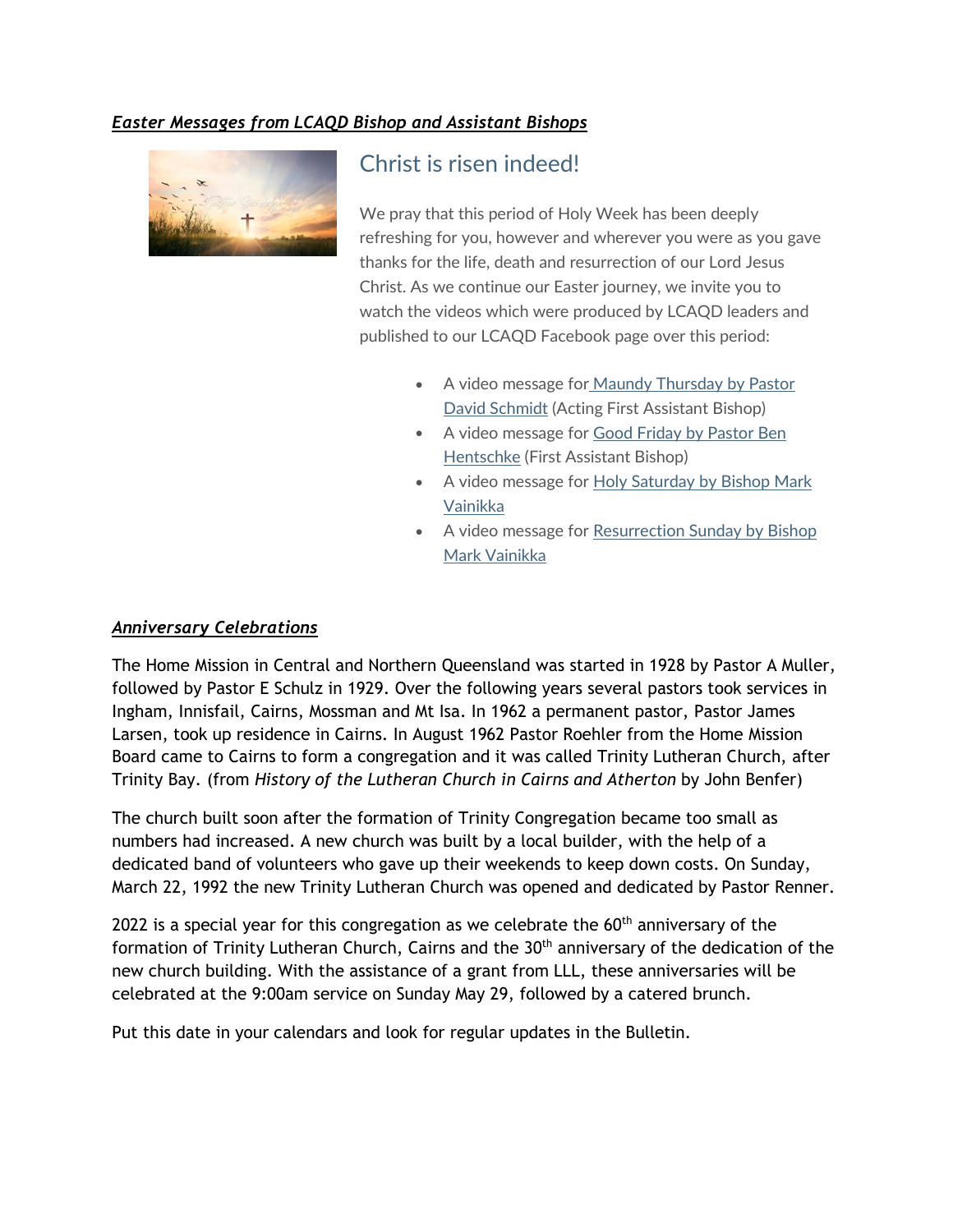#### *Roof* **Screws Replacement Maintenance**

Would you like to assist in funding this project? Why not help by donating:



A box of screws (\$50.00) OR A half box of screws (\$25.00) OR Just a few screws (any amount)

4000 screws required @ 50c per screw.

100 screws per box =  $$50.00$  per box.

Any donations will be thankfully received and will be tracked using this chart.





#### *Rosters for 8:00am service Please arrange a swap if you cannot help on your allocated day.*

|                         | April 24 <sup>th</sup> | May 1st                  | May 8 <sup>th</sup>   | May 15 <sup>th</sup>   |
|-------------------------|------------------------|--------------------------|-----------------------|------------------------|
| Lesson<br><b>Reader</b> | Maria Bitmanis         |                          | Jenny Henselheit      | Dean Hausler           |
| <b>Ushers</b>           | G Weincke & Family     | D & E Hausler            | D & E Hausler         | A Gardiner             |
| <b>Powerpoint</b>       | R Lehmann              | Rod Krenske              | Bernie Weidner        | <b>Richard Lehmann</b> |
| Church                  | G Wiencke &            | Irene & George Dimara    | Sheryl & Anna         | M Fraser & Maggie      |
| <b>Cleaning</b>         | Priscilla Sammy        |                          | Rosendale             | Smid                   |
| <b>Flowers</b>          | Di Remilton            | Irene Dimara             | <b>Trischa Thorne</b> | Maggie Smid            |
| Sanitising              | Avryl, Peter & Kathy,  | Uta H, Patricia S, Pam S | Raelene, Noelene,     | Sheryl, Dean & Elaine, |
| <b>Toilets</b>          | Pat W                  |                          | Marianne, Sayaka      | Maria B                |
| Mowing                  | Rod K/Bernie W         | John F/Peter S           | John F/Peter S        | John F/Peter S         |